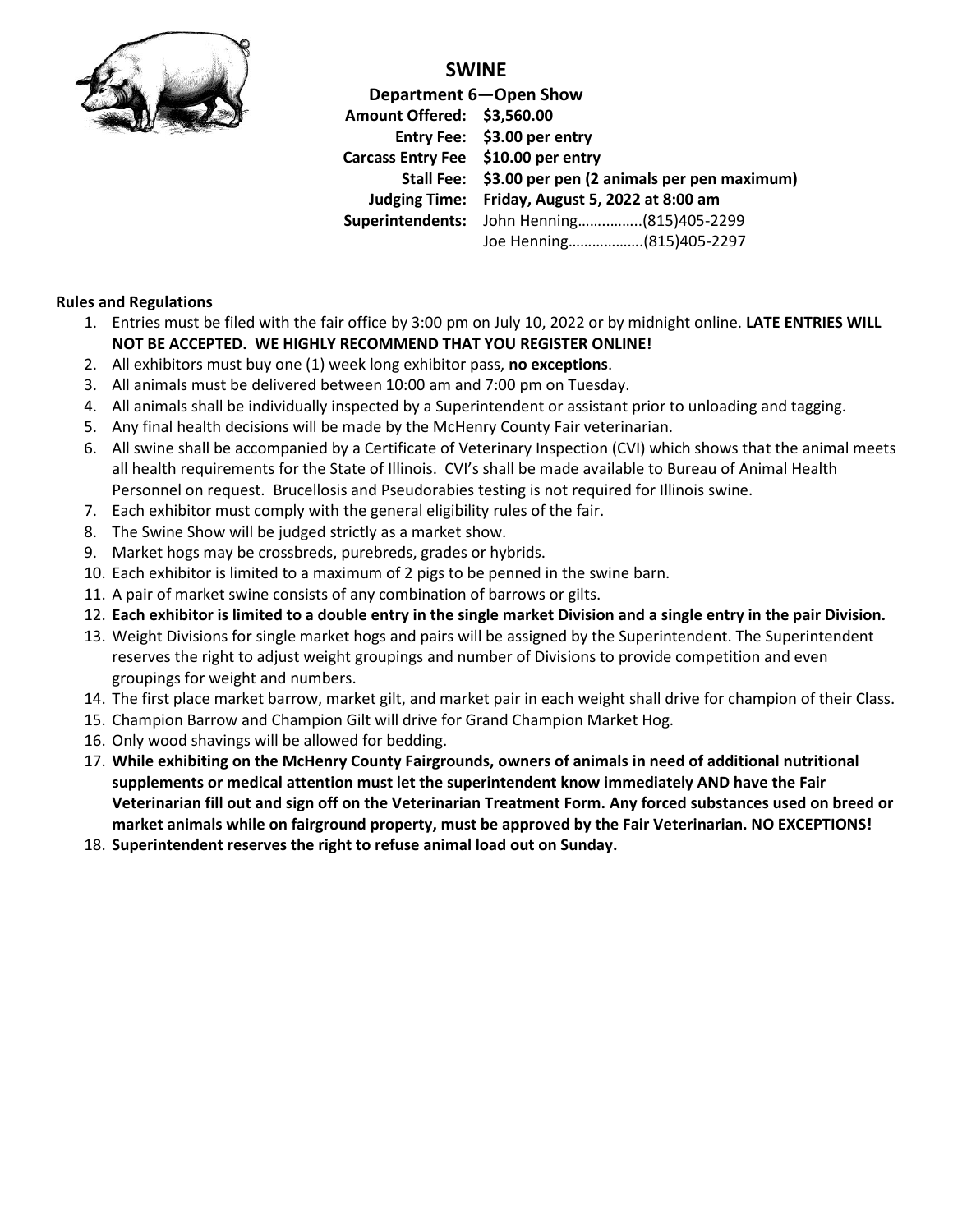#### **Carcass Contest Rules and Regulations**

- 1. **Entry Fee is \$10 per hog.**
- 2. Scanning Time will be on **Tuesday, August 2, 2022 at 7:00 pm.**
- 3. Contest is open to anyone exhibiting swine at the McHenry County Fair.
- 4. Swine entered in the contest must be owned by the exhibitor.
- 5. Placing will be determined by the University of Illinois Carcass Program.
- 6. Animals must have a minimum of 0.50 inches of back fat.
- 7. Top ten animals based on percent lean will compete in live show on Friday, August 5, 2022.
- 8. Scoring will be as follows: 1 point for first place, 2 points for second place, 3 points for third place, etc. down to tenth place. Both carcass and live placing scores will be added together, with low score being first. In the event of a tie, the best placing on percent lean will be placed higher.
- 9. Results will be announced Friday after the Open Show.
- 10. Weight required is 245-300 pounds.
- 11. Rules on entry form will take precedent over above stated rules.

**Single Market Hogs and Market Pair Premiums** First-\$22; Second-\$17; Third-\$14; Fourth-\$12; Fifth-\$10; Sixth-\$8; Seventh-\$6

Champion Market Barrow: Rosette **Reserve Champion Market Barrow: Rosette** Reserve Champion Market Barrow: Rosette Champion Market Gilt: Rosette Reserve Champion Market Gilt: Rosette Champion Market Pair: Banner **Reserve Champion Market Pair: Banner** Reserve Champion Market Pair: Banner Grand Champion Market Hog: Banner Reserve Grand Champion Market Hog: Banner

**Carcass Contest**: (paid % of entry fees) First-40%; Second-20%; Third-15%; Fourth-10%; Fifth-5%; Sixth-5%; Seventh-5% Grand Champion Carcass: Banner Reserve Grand Champion Carcass: Banner

| <b>MARKET HOGS</b>   |                                                                                         |  |  |  |  |
|----------------------|-----------------------------------------------------------------------------------------|--|--|--|--|
| <b>Division</b>      | <b>Class</b>                                                                            |  |  |  |  |
| A Market Hogs        | 1 Single market swine – hog classes will be divided by weight (can enter up to 2 hogs)  |  |  |  |  |
|                      | 2 Market pair - hog classes will be divided by combined weight total (can enter 1 pair) |  |  |  |  |
|                      | <b>CARCASS CONTEST</b>                                                                  |  |  |  |  |
|                      | Entry Fee: \$10 per Hog                                                                 |  |  |  |  |
|                      | Scanning Time: Tuesday, August 2, 2022 at 7:00 pm                                       |  |  |  |  |
|                      | Entries Accepted: At the Scale on Tuesday August 2, 2022                                |  |  |  |  |
| <b>A</b> Market Hogs | <b>3</b> Carcass                                                                        |  |  |  |  |
|                      |                                                                                         |  |  |  |  |